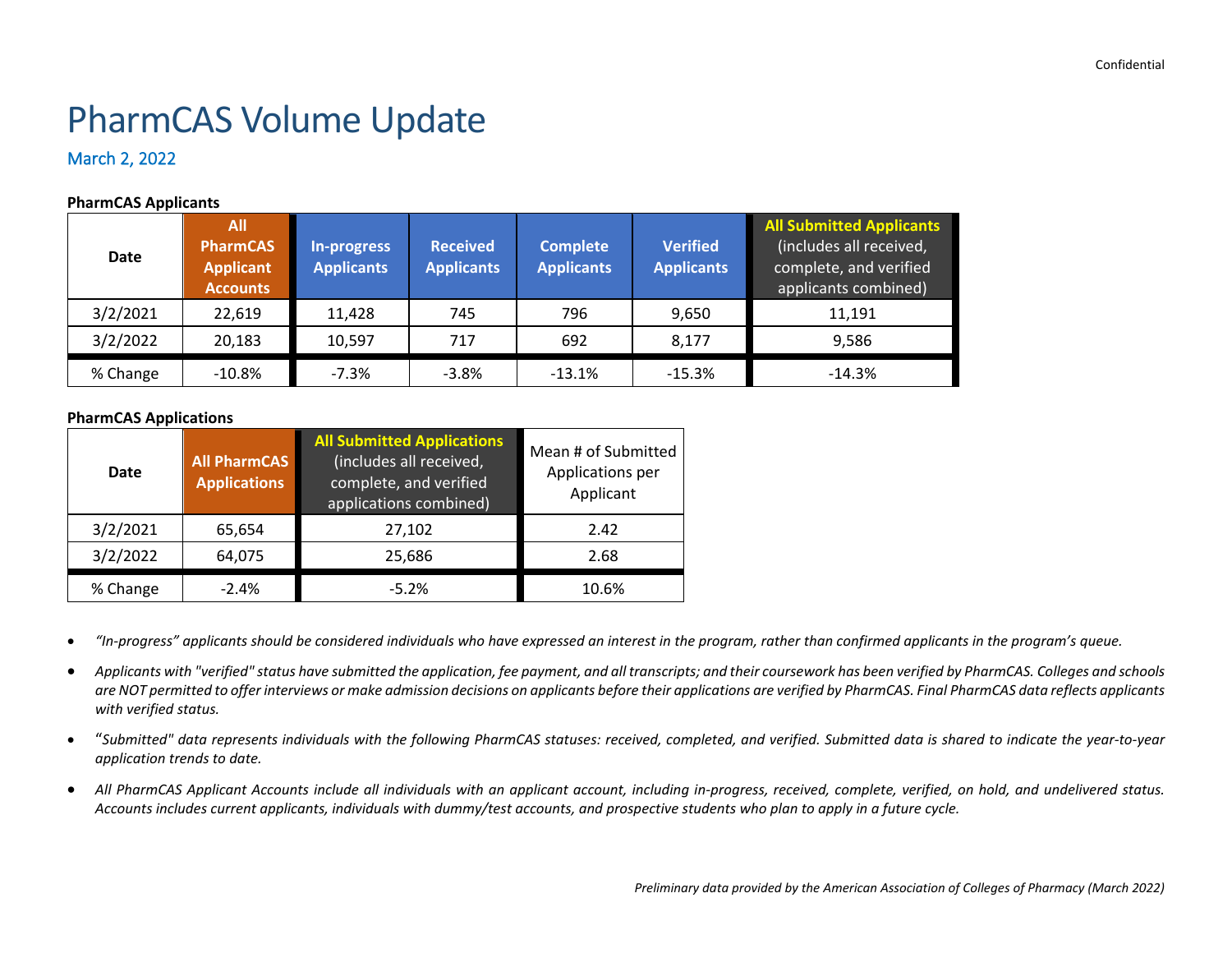# **PharmCAS Application Deadlines:**

**As of March 2, 2022**

| <b>FINAL</b> (enforced)              | # of Public              | # of Private             | <b>TOTAL # of</b>        | <b>PERCENTAGE of</b>     |
|--------------------------------------|--------------------------|--------------------------|--------------------------|--------------------------|
| <b>PharmCAS Application Deadline</b> | <b>PharmCAS Programs</b> | <b>PharmCAS Programs</b> | <b>PharmCAS Programs</b> | <b>PharmCAS Programs</b> |
| Nov. 1, 2021                         |                          |                          |                          | 1%                       |
| Dec. 1, 2021                         |                          |                          |                          | 3%                       |
| Jan. 4, 2022                         |                          |                          |                          | 1%                       |
| Feb. 1, 2022                         |                          |                          |                          | 4%                       |
| Mar. 1, 2022                         | 10                       |                          | 10                       | 7%                       |
| Apr. 1, 2022                         |                          | n                        | 14                       | 9%                       |
| May 2, 2022                          | 12                       | 13                       | 25                       | 17%                      |
| Jun. 1, 2022                         | 26                       | 62                       | 88                       | 59%                      |

| <b>PRIORITY</b> (non-binding)<br><b>PharmCAS Application Deadline</b> | # of Public<br><b>PharmCAS Programs</b> | # of Private<br><b>PharmCAS Programs</b> | <b>TOTAL # of</b><br><b>PharmCAS Programs</b> | <b>PERCENTAGE of</b><br><b>PharmCAS Programs</b> |
|-----------------------------------------------------------------------|-----------------------------------------|------------------------------------------|-----------------------------------------------|--------------------------------------------------|
| No Priority Deadline                                                  | 19                                      | 26                                       | 45                                            | 30.4%                                            |
| Oct. 1, 2021                                                          | 26                                      | 10                                       | 36                                            | 24.3%                                            |
| Nov. 1, 2021                                                          |                                         | 17                                       | 25                                            | 16.9%                                            |
| Dec. 1, 2021                                                          |                                         | h                                        | 14                                            | 9.5%                                             |
| Jan. 4, 2022                                                          |                                         |                                          |                                               | 4.1%                                             |
| Feb. 1, 2022                                                          |                                         | 9                                        | 10                                            | 6.8%                                             |
| Mar. 1, 2022                                                          |                                         | 10                                       |                                               | 7.4%                                             |
| Apr. 1, 2022                                                          |                                         |                                          |                                               | 0.7%                                             |
| May 2, 2022                                                           |                                         |                                          |                                               | 0.0%                                             |

*\* Some colleges and schools of pharmacy offer more than one program, pathway, or campus for Pharm.D. degree students and are represented more than once.*

*\* Priority deadlines cannot be changed after the cycle has launched.*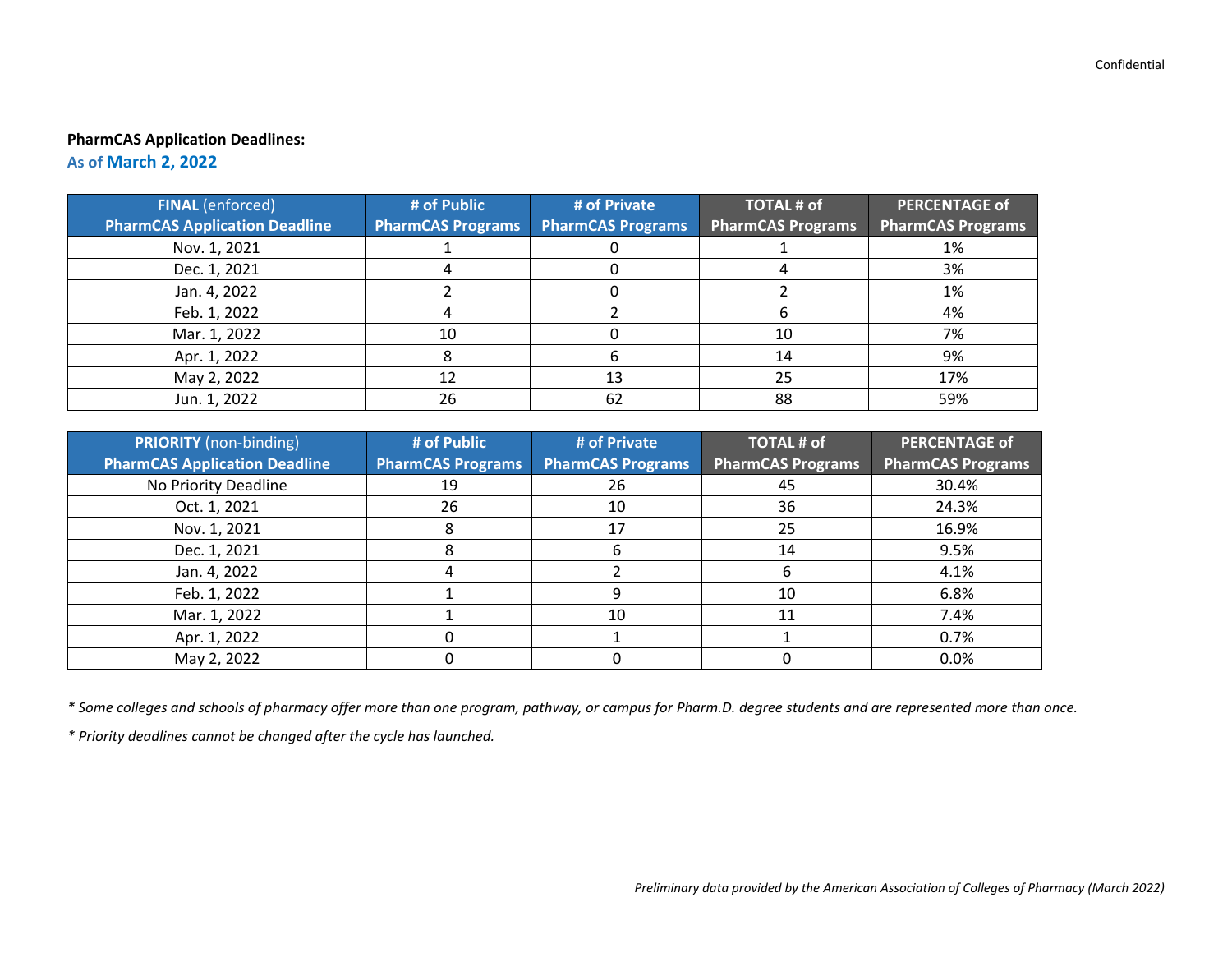### **PharmCAS Volume by School Type and District**

**March 2, 2021 vs March 2, 2022**

| PharmCAS<br>Programs<br>for<br>2020-21 &<br>2021-22 | Mean # of<br><b>Applicants</b><br>Per<br>Program<br>3/2/2021 | Mean # of<br><b>Applicants</b><br>Per<br>Program<br>3/2/2022 | Mean:<br>%<br>Change<br>Per<br>Program<br>to Date | Range:<br>%<br>Change<br>Per<br>Program<br>to Date* | % of<br>Programs<br>with<br>Increase<br>in<br>Applicants<br>to Date | % of<br>Programs<br>with<br><b>Decrease</b><br>in<br>Applicants<br>to Date | % of<br>Programs<br>with<br>No Change<br>in<br>Applicants<br>to Date | Median #<br>of<br><b>Applicants</b><br>Per<br>Program<br>3/2/2021 | Median #<br>of<br>Applicants<br>Per<br>Program<br>3/2/2022 | Range in #<br><sub>of</sub><br><b>Applicants</b><br>Per<br>Program<br>3/2/2021 | Range in #<br>0f<br>Applicants<br>Per<br>Program<br>3/2/2022 | TOTAL # of<br>Applicants<br>for Group<br>0f<br>Programs<br>3/2/2022 |
|-----------------------------------------------------|--------------------------------------------------------------|--------------------------------------------------------------|---------------------------------------------------|-----------------------------------------------------|---------------------------------------------------------------------|----------------------------------------------------------------------------|----------------------------------------------------------------------|-------------------------------------------------------------------|------------------------------------------------------------|--------------------------------------------------------------------------------|--------------------------------------------------------------|---------------------------------------------------------------------|
| All                                                 | 195.9                                                        | 185.6                                                        | $-5.3%$                                           | -51% to<br>$+132$                                   | 32.6%                                                               | 66.7%                                                                      | 0.7%                                                                 | 172                                                               | 162                                                        | 11 to 695                                                                      | 20 to 586                                                    | 25610                                                               |
| Public                                              | 222.0                                                        | 213.2                                                        | $-4.0%$                                           | -50% to<br>$+102%$                                  | 37.3%                                                               | 62.7%                                                                      | 0.0%                                                                 | 196                                                               | 184                                                        | 41 to 695                                                                      | 35 to 586                                                    | 14287                                                               |
| Private                                             | 171.3                                                        | 159.5                                                        | $-6.9%$                                           | -51% to<br>$+132%$                                  | 28.2%                                                               | 70.4%                                                                      | 1.4%                                                                 | 155                                                               | 147                                                        | 11 to 530                                                                      | 20 to 479                                                    | 11323                                                               |
| Districts<br>1&2                                    | 163.9                                                        | 152.3                                                        | $-7.1%$                                           | -34% to<br>$+132%$                                  | 20.6%                                                               | 79.4%                                                                      | 0.0%                                                                 | 148                                                               | 137                                                        | 11 to 448                                                                      | 20 to 358                                                    | 5179                                                                |
| District 3                                          | 218.8                                                        | 206.7                                                        | $-5.5%$                                           | -40% to<br>+47%                                     | 36.7%                                                               | 63.3%                                                                      | 0.0%                                                                 | 181                                                               | 167                                                        | 65 to 695                                                                      | 39 to 586                                                    | 6202                                                                |
| District 4                                          | 195.8                                                        | 191.3                                                        | $-2.3%$                                           | -51% to<br>$+106%$                                  | 45.5%                                                               | 54.5%                                                                      | 0.0%                                                                 | 176                                                               | 170                                                        | 47 to 439                                                                      | 34 to 405                                                    | 4208                                                                |
| <b>Districts</b><br>5, 6, 7                         | 182.0                                                        | 172.0                                                        | $-5.5%$                                           | -49% to<br>+36%                                     | 36.7%                                                               | 60.0%                                                                      | 3.3%                                                                 | 148                                                               | 132                                                        | 39 to 561                                                                      | 39 to 474                                                    | 5160                                                                |
| District 8                                          | 233.8                                                        | 221.0                                                        | $-5.5%$                                           | -33% to<br>$+102%$                                  | 27.3%                                                               | 72.7%                                                                      | 0.0%                                                                 | 202                                                               | 184                                                        | 54 to 503                                                                      | 36 to 445                                                    | 4861                                                                |

*Programs new to PharmCAS in 2021-2022 are excluded. Table reflects applicants with Submitted status. Mean percent change was calculated using the overall mean number of applicants in the 2nd (2020-21) column and 3rd (2021-22) column of this table. One applicant may be represented in multiple groups. Table reflects program data as of March 2 in each cycle. Districts reflect geographic regions and were created by the National Association of Boards of Pharmacy [\(NABP\)](https://nabp.pharmacy/meetings-categories/district-meetings/). Some district data was combined to ensure there were at least 10 programs per group. Final 2021-2022 data will be available in Fall 2022.*

- *District 1: Connecticut, Maine, Massachusetts, New Brunswick, Newfoundland, New Hampshire, Nova Scotia, Quebec, Rhode Island, Vermont*
- *District 2: Delaware, District of Columbia, Maryland, New Jersey, New York, Ontario, Pennsylvania, Prince Edward Island, Virginia, and West Virginia*
- *District 3: Alabama, Florida, Georgia, Kentucky, Mississippi, North Carolina, Puerto Rico, South Carolina, Tennessee, and the Virgin Islands*
- *District 4: Australia, Bahamas, Illinois, Indiana, Michigan, Ohio, and Wisconsin*
- *District 5: Iowa, Manitoba, Minnesota, Nebraska, North Dakota, Saskatchewan, and South Dakota*
- *District 6: Arkansas, Kansas, Louisiana, Missouri, Oklahoma, and Texas*
- *District 7: Alaska, Alberta, British Columbia, Idaho, Montana, Oregon, Washington, and Wyoming*
- *District 8: Arizona, California, Colorado, Guam, Hawaii, Nevada, New Mexico, and Utah*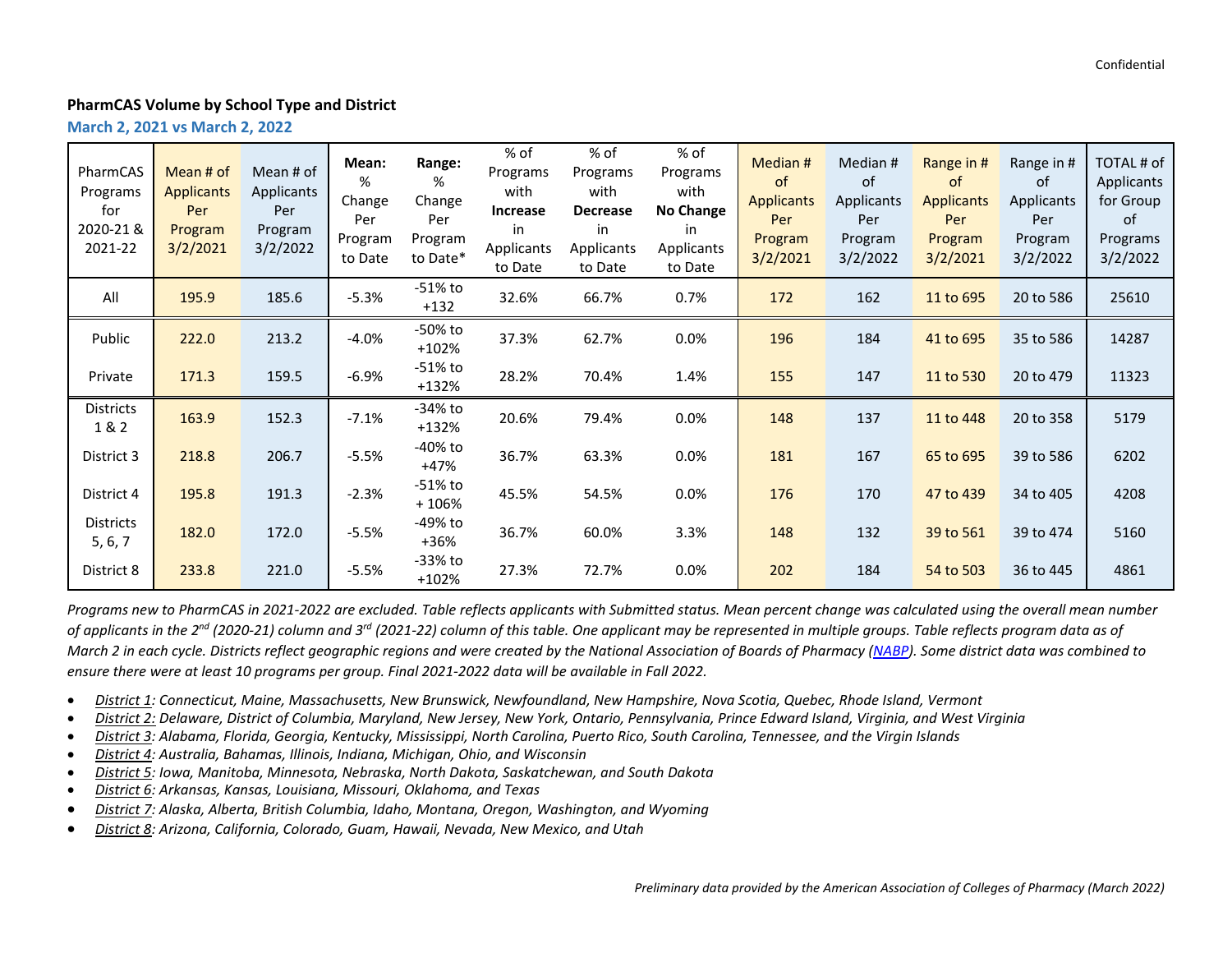# **PharmCAS Volume by Final Program Deadline and Program Type**

**March 2, 2021 vs March 2, 2022**

| PharmCAS<br>Programs<br>for<br>2020-21 &<br>2021-22                          | Mean # of<br><b>Applicants</b><br>Per<br>Program<br>3/2/2021                                             | Mean # of<br>Applicants<br>Per<br>Program<br>3/2/2022 | Mean:<br>%<br>Change<br>Per<br>Program<br>to Date | Range:<br>%<br>Change<br>Per<br>Program<br>to Date* | % of<br>Programs<br>with<br>Increase<br>in<br>Applicants<br>to Date | % of<br>Programs<br>with<br><b>Decrease</b><br>in<br>Applicants<br>to Date | $%$ of<br>Programs<br>with<br>No Change<br>in<br>Applicants<br>to Date | Median #<br>of<br><b>Applicants</b><br>Per<br>Program<br>3/2/2021 | Median #<br>of<br>Applicants<br>Per<br>Program<br>3/2/2022 | Range in #<br>of<br><b>Applicants</b><br>Per<br>Program<br>3/2/2021 | Range in #<br>of<br>Applicants<br>Per<br>Program<br>3/2/2022 | TOTAL # of<br>Applicants<br>for Group<br>of<br>Programs<br>3/2/2022 |  |
|------------------------------------------------------------------------------|----------------------------------------------------------------------------------------------------------|-------------------------------------------------------|---------------------------------------------------|-----------------------------------------------------|---------------------------------------------------------------------|----------------------------------------------------------------------------|------------------------------------------------------------------------|-------------------------------------------------------------------|------------------------------------------------------------|---------------------------------------------------------------------|--------------------------------------------------------------|---------------------------------------------------------------------|--|
| PharmCAS FINAL (enforced) Application Deadlines for 2021-2022 as of 3/2/2022 |                                                                                                          |                                                       |                                                   |                                                     |                                                                     |                                                                            |                                                                        |                                                                   |                                                            |                                                                     |                                                              |                                                                     |  |
| Nov/Dec<br>2021&<br>Jan/Feb<br>2022                                          | 324.7                                                                                                    | 313.2                                                 | $-3.6%$                                           | $-18\%$ to<br>$+102%$                               | 27.3%                                                               | 72.7%                                                                      | 0.0%                                                                   | 352                                                               | 327                                                        | 91 to 561                                                           | 104 to 576                                                   | 3445                                                                |  |
| Mar, Apr<br>2022                                                             | 257.7                                                                                                    | 242.3                                                 | $-6.0%$                                           | -36% to<br>$+26%$                                   | 33.3%                                                               | 66.7%                                                                      | 0.0%                                                                   | 224                                                               | 222                                                        | 63 to 695                                                           | 73 to 586                                                    | 5814                                                                |  |
| May 2022                                                                     | 186.0                                                                                                    | 177.0                                                 | $-4.9%$                                           | -49% to<br>$+43%$                                   | 34.8%                                                               | 60.9%                                                                      | 4.3%                                                                   | 163                                                               | 170                                                        | 39 to 530                                                           | 39 to 479                                                    | 4070                                                                |  |
| Jun 2022                                                                     | 162.6                                                                                                    | 153.5                                                 | $-5.6%$                                           | -51% to<br>$+132%$                                  | 32.5%                                                               | 67.5%                                                                      | 0.0%                                                                   | 148                                                               | 138                                                        | 11 to 448                                                           | 20 to 405                                                    | 12281                                                               |  |
|                                                                              | Program Structure in PharmCAS School Directory (Programs identified as 0-6/7 are not reflected in table) |                                                       |                                                   |                                                     |                                                                     |                                                                            |                                                                        |                                                                   |                                                            |                                                                     |                                                              |                                                                     |  |
| $2-3$ Prg                                                                    | 177.2                                                                                                    | 160.6                                                 | $-9.4%$                                           | $-31\%$ to<br>+106%                                 | 36.9%                                                               | 63.2%                                                                      | 0.0%                                                                   | 192                                                               | 165                                                        | 59 to 366                                                           | 58 to 305                                                    | 3051                                                                |  |
| 2-4 Prg                                                                      | 185.7                                                                                                    | 175.2                                                 | $-5.7%$                                           | -50% to<br>$+132%$                                  | 32.6%                                                               | 67.4%                                                                      | 0.0%                                                                   | 156                                                               | 149                                                        | 41 to 448                                                           | 36 to 405                                                    | 8058                                                                |  |
| 3-4 Prg &<br>Other                                                           | 172.9                                                                                                    | 166.6                                                 | $-3.7%$                                           | $-19%$ to<br>$+37%$                                 | 33.3%                                                               | 58.3%                                                                      | 8.3%                                                                   | 165                                                               | 146                                                        | 39 to 503                                                           | 39 to 414                                                    | 1999                                                                |  |
| 4 Prg                                                                        | 220.9                                                                                                    | 213.1                                                 | $-3.5%$                                           | -40% to<br>$+102%$                                  | 32.1%                                                               | 67.9%                                                                      | 0.0%                                                                   | 176                                                               | 179                                                        | 11 to 695                                                           | 20 to 586                                                    | 11936                                                               |  |

*Programs new to PharmCAS in 2021-2022 are excluded. Table reflects applicants with Submitted status. Staff calculated the mean percent change using the overall mean number of applicants in the 2nd (2020-21) column and 3rd (2021-22) column of this table. One applicant may be represented in multiple groups. Table reflects program data as of March 2 in each cycle. Application deadlines reflect the current cycle as of January 5, 2022. There were fewer than 10 programs with Nov. 2021, Dec. 2021, and Jan. 2022 deadlines in January 2022. As a result, all schools with a Feb. 2022 deadline to date were included in the data for the previous deadline group. Schools may choose to change their application deadlines throughout the cycle. Programs identified as 0-6/7 were excluded from the Program Structure header because N<10. Final 2021-2022 data will be available in Fall 2022.*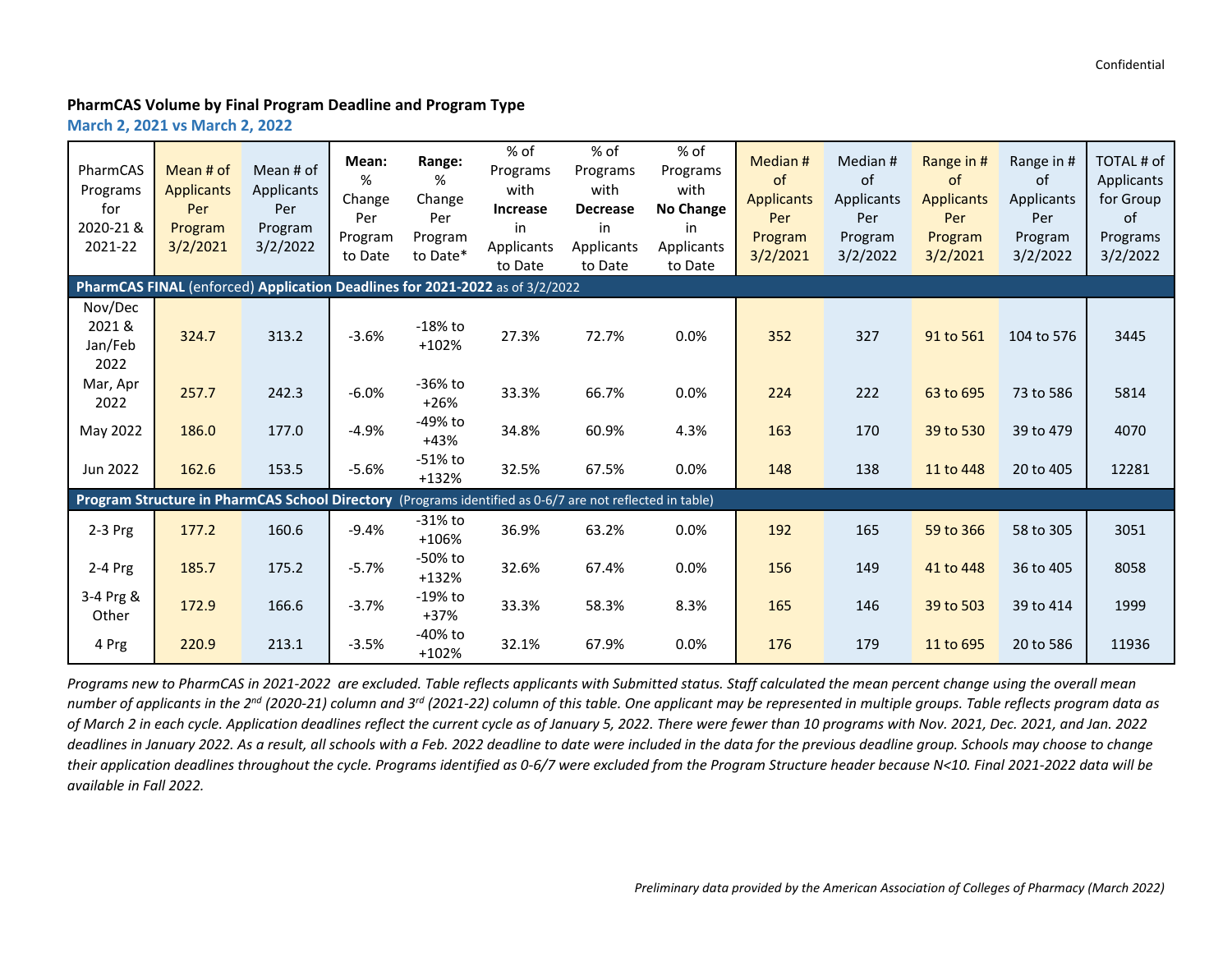#### **PharmCAS Volume by Priority Program Deadline** (new)

**March 2, 2021 vs March 2, 2022**

| PharmCAS<br>Programs<br>for<br>2020-21 &<br>2021-22                 | Mean # of<br><b>Applicants</b><br>Per<br>Program<br>3/2/2021 | Mean # of<br>Applicants<br>Per<br>Program<br>3/2/2022 | Mean:<br>%<br>Change<br>Per<br>Program<br>to Date | Range:<br>%<br>Change<br>Per<br>Program<br>to Date* | % of<br>Programs<br>with<br>Increase<br>in<br>Applicants<br>to Date | $%$ of<br>Programs<br>with<br><b>Decrease</b><br>in<br><b>Applicants</b><br>to Date | % of<br>Programs<br>with<br>No Change<br>in<br>Applicants<br>to Date | Median #<br>οf<br><b>Applicants</b><br>Per<br>Program<br>3/2/2021 | Median #<br>0f<br>Applicants<br>Per<br>Program<br>3/2/2022 | Range in #<br><sub>of</sub><br><b>Applicants</b><br>Per<br>Program<br>3/2/2021 | Range in #<br>0f<br>Applicants<br>Per<br>Program<br>3/2/2022 | TOTAL # of<br>Applicants<br>for Group<br>0f<br>Programs<br>3/2/2022 |  |
|---------------------------------------------------------------------|--------------------------------------------------------------|-------------------------------------------------------|---------------------------------------------------|-----------------------------------------------------|---------------------------------------------------------------------|-------------------------------------------------------------------------------------|----------------------------------------------------------------------|-------------------------------------------------------------------|------------------------------------------------------------|--------------------------------------------------------------------------------|--------------------------------------------------------------|---------------------------------------------------------------------|--|
| PharmCAS PRIORITY (non-binding) Application Deadlines for 2021-2022 |                                                              |                                                       |                                                   |                                                     |                                                                     |                                                                                     |                                                                      |                                                                   |                                                            |                                                                                |                                                              |                                                                     |  |
| Oct 2021                                                            | 211.4                                                        | 205.1                                                 | $-3.0%$                                           | -32% to<br>$+106%$                                  | 33.3%                                                               | 66.7%                                                                               | $0.0\%$                                                              | 185                                                               | 180                                                        | 47 to 545                                                                      | 60 to 576                                                    | 7382                                                                |  |
| Nov 2021                                                            | 192.1                                                        | 175.7                                                 | $-8.5%$                                           | -50% to<br>+82%                                     | 36.4%                                                               | 63.6%                                                                               | $0.0\%$                                                              | 183                                                               | 165                                                        | 11 to 355                                                                      | 20 to 332                                                    | 3866                                                                |  |
| Dec 2021,<br>Jan 2022                                               | 218.9                                                        | 201.2                                                 | $-8.1%$                                           | -34% to<br>$+36%$                                   | 38.9%                                                               | 55.6%                                                                               | 5.6%                                                                 | 162                                                               | 174                                                        | 39 to 695                                                                      | 36 to 586                                                    | 3622                                                                |  |
| Feb, Mar,<br>Apr 2022                                               | 168.8                                                        | 153.7                                                 | $-8.9%$                                           | -33% to<br>$+23%$                                   | 31.6%                                                               | 68.4%                                                                               | $0.0\%$                                                              | 148                                                               | 147                                                        | 78 to 295                                                                      | 58 to 301                                                    | 2920                                                                |  |
| None                                                                | 187.6                                                        | 181.9                                                 | $-3.0%$                                           | -51% to<br>$+132%$                                  | 27.9%                                                               | 72.1%                                                                               | 0.0%                                                                 | 151                                                               | 145                                                        | 45 to 561                                                                      | 34 to 479                                                    | 7820                                                                |  |

*Priority (non-binding) deadlines are new for the 2021-2022 cycle. Unlike final deadlines, programs do not have the option of changing a priority deadline after the cycle has launched. See also [https://www.pharmcas.org/application-instructions/deadlines.](https://www.pharmcas.org/application-instructions/deadlines)* 

*Programs new to PharmCAS in 2021-2022 are excluded. Table reflects applicants with Submitted status. Staff calculated the mean percent change using the overall mean number of applicants in the 2nd (2020-21) column and 3rd (2021-22) column of this table. One applicant may be represented in multiple groups. Table reflects program data as of March 2 in each cycle. Programs identified as 0-6/7 were excluded from the Program Structure header because N<10. Final 2021-2022 data will be available in Fall 2022.*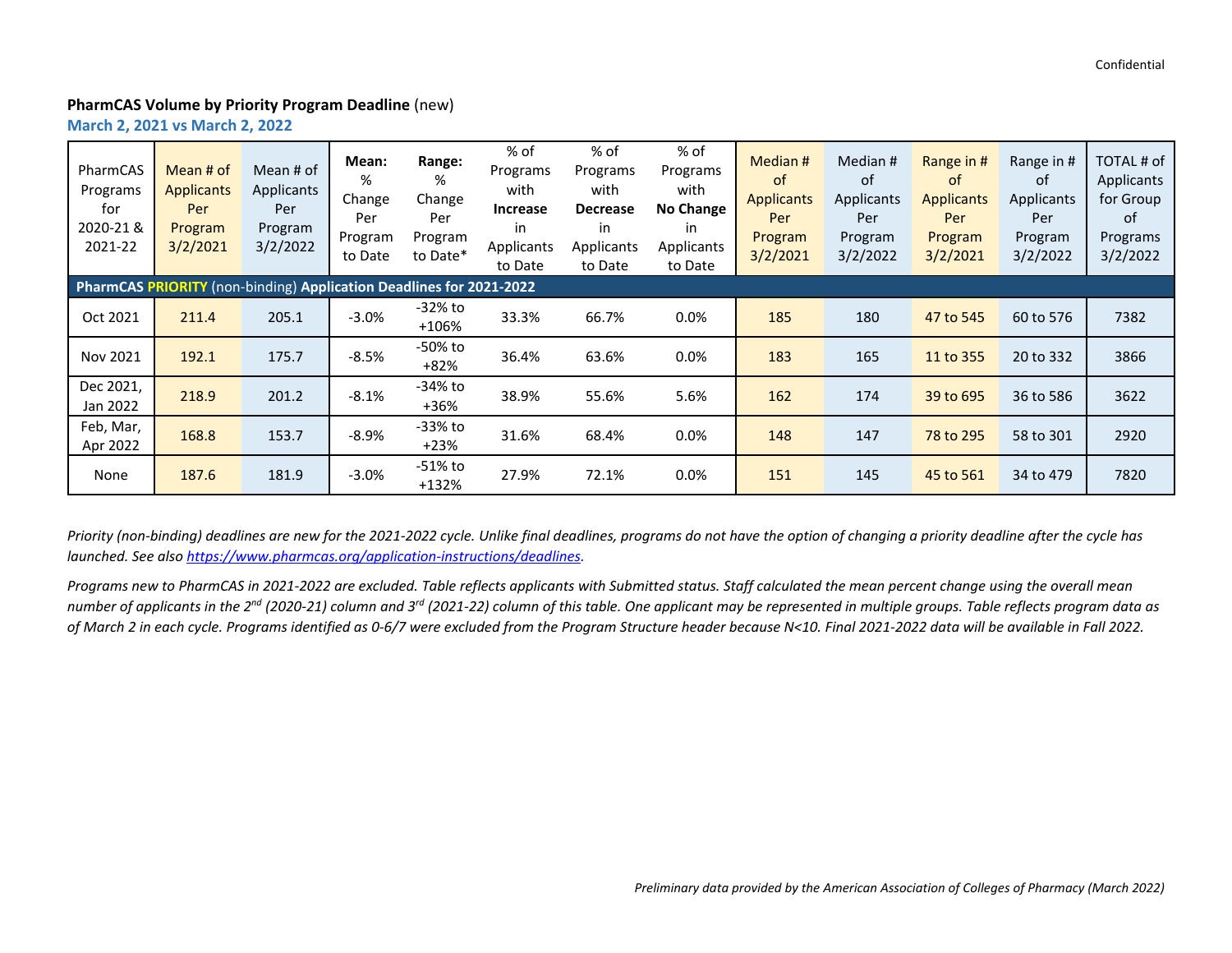# **Colleges Attended**

Colleges attended data for the current 2021-2022 cycle to date is reported as a separate file. Final colleges attended data for the previous cycle is reflected in the 2020-2021 PharmCAS Applicant Data Report (PDF).

# **State of Residency**

Table reflects the permanent state of residency for PharmCAS applicants with Verified status to date. States without any Verified applicants to date were excluded from the table.

| State/Province | 9/2/21         | % of   | 10/2/21        | % of  | 11/2/21        | $%$ of | 12/2/21        | % of   | 1/5/22   | % of   | 2/3/22   | $%$ of | 3/2/22       | % of   |
|----------------|----------------|--------|----------------|-------|----------------|--------|----------------|--------|----------|--------|----------|--------|--------------|--------|
|                |                | Pool   |                | Pool  |                | Pool   |                | Pool   |          | Pool   |          | Pool   |              | Pool   |
| Alabama        | 33             | 3.28%  | 61             | 2.61% | 105            | 2.67%  | 134            | 2.59%  | 150      | 2.40%  | 168      | 2.33%  | 188          | 2.26%  |
| Alaska         |                |        |                |       | $\mathbf{1}$   | 0.03%  | 4              | 0.08%  | 5        | 0.08%  | 9        | 0.12%  | 10           | 0.12%  |
| Arizona        | 27             | 2.68%  | 60             | 2.56% | 87             | 2.21%  | 133            | 2.57%  | 166      | 2.66%  | 176      | 2.44%  | 197          | 2.37%  |
| Arkansas       | $\overline{7}$ | 0.70%  | 20             | 0.85% | 34             | 0.86%  | 37             | 0.71%  | 41       | 0.66%  | 47       | 0.65%  | 51           | 0.61%  |
| California     | 131            | 13.01% | 213            | 9.10% | 399            | 10.14% | 581            | 11.21% | 692      | 11.09% | 827      | 11.48% | 947          | 11.40% |
| Colorado       | 8              | 0.79%  | 31             | 1.32% | 49             | 1.25%  | 62             | 1.20%  | 79       | 1.27%  | 95       | 1.32%  | 104          | 1.25%  |
| Connecticut    |                |        | 6              | 0.26% | 9              | 0.23%  | 26             | 0.50%  | 78       | 1.25%  | 98       | 1.36%  | 108          | 1.30%  |
| Delaware       | $\overline{2}$ | 0.20%  | $\overline{4}$ | 0.17% | 5              | 0.13%  | 9              | 0.17%  | 10       | 0.16%  | 12       | 0.17%  | 18           | 0.22%  |
| Did Not Report | $\mathbf 0$    | 0.00%  | $\Omega$       | 0.00% | $\Omega$       | 0.00%  | $\Omega$       | 0.00%  | $\Omega$ | 0.00%  | $\Omega$ | 0.00%  | 0            | 0.00%  |
| D.C.           | $\mathbf 0$    | 0.00%  | $\overline{0}$ | 0.00% | $\mathbf 0$    | 0.00%  | $\overline{0}$ | 0.00%  | $\Omega$ | 0.00%  | $\Omega$ | 0.00%  | $\mathbf{1}$ | 0.01%  |
| Florida        | 66             | 6.55%  | 162            | 6.92% | 249            | 6.33%  | 286            | 5.52%  | 332      | 5.32%  | 406      | 5.63%  | 519          | 6.25%  |
| Georgia        | 44             | 4.37%  | 73             | 3.12% | 120            | 3.05%  | 181            | 3.49%  | 209      | 3.35%  | 236      | 3.28%  | 260          | 3.13%  |
| Guam           |                |        | 3              | 0.13% | $\overline{4}$ | 0.10%  | 4              | 0.08%  | 5        | 0.08%  | 5        | 0.07%  | 5            | 0.06%  |
| Hawaii         | 6              | 0.60%  | 12             | 0.51% | 19             | 0.48%  | 22             | 0.42%  | 25       | 0.40%  | 27       | 0.37%  | 34           | 0.41%  |
| Idaho          | 4              | 0.40%  | 11             | 0.47% | 18             | 0.46%  | 31             | 0.60%  | 36       | 0.58%  | 40       | 0.56%  | 45           | 0.54%  |
| Illinois       | 36             | 3.57%  | 79             | 3.38% | 138            | 3.51%  | 195            | 3.76%  | 257      | 4.12%  | 330      | 4.58%  | 374          | 4.50%  |
| Indiana        | 4              | 0.40%  | 13             | 0.56% | 30             | 0.76%  | 72             | 1.39%  | 160      | 2.56%  | 188      | 2.61%  | 203          | 2.44%  |
| International  | 20             | 1.99%  | 55             | 2.35% | 97             | 2.47%  | 144            | 2.78%  | 179      | 2.87%  | 214      | 2.97%  | 256          | 3.08%  |
| lowa           | 12             | 1.19%  | 32             | 1.37% | 63             | 1.60%  | 74             | 1.43%  | 83       | 1.33%  | 92       | 1.28%  | 109          | 1.31%  |
| Kansas         | 8              | 0.79%  | 22             | 0.94% | 33             | 0.84%  | 42             | 0.81%  | 57       | 0.91%  | 76       | 1.05%  | 84           | 1.01%  |
| Kentucky       | 58             | 5.76%  | 91             | 3.89% | 112            | 2.85%  | 122            | 2.35%  | 128      | 2.05%  | 140      | 1.94%  | 152          | 1.83%  |
| Louisiana      | 14             | 1.39%  | 25             | 1.07% | 58             | 1.47%  | 82             | 1.58%  | 92       | 1.47%  | 106      | 1.47%  | 116          | 1.40%  |
| Maine          | $\overline{2}$ | 0.20%  | 4              | 0.17% | 5              | 0.13%  | 7              | 0.14%  | 11       | 0.18%  | 11       | 0.15%  | 14           | 0.17%  |
| Maryland       | 9              | 0.89%  | 20             | 0.85% | 47             | 1.19%  | 65             | 1.25%  | 79       | 1.27%  | 98       | 1.36%  | 123          | 1.48%  |
| Massachusetts  | 6              | 0.60%  | 20             | 0.85% | 43             | 1.09%  | 59             | 1.14%  | 72       | 1.15%  | 88       | 1.22%  | 107          | 1.29%  |
| Michigan       | 50             | 4.97%  | 141            | 6.03% | 239            | 6.08%  | 274            | 5.29%  | 302      | 4.84%  | 323      | 4.48%  | 348          | 4.19%  |